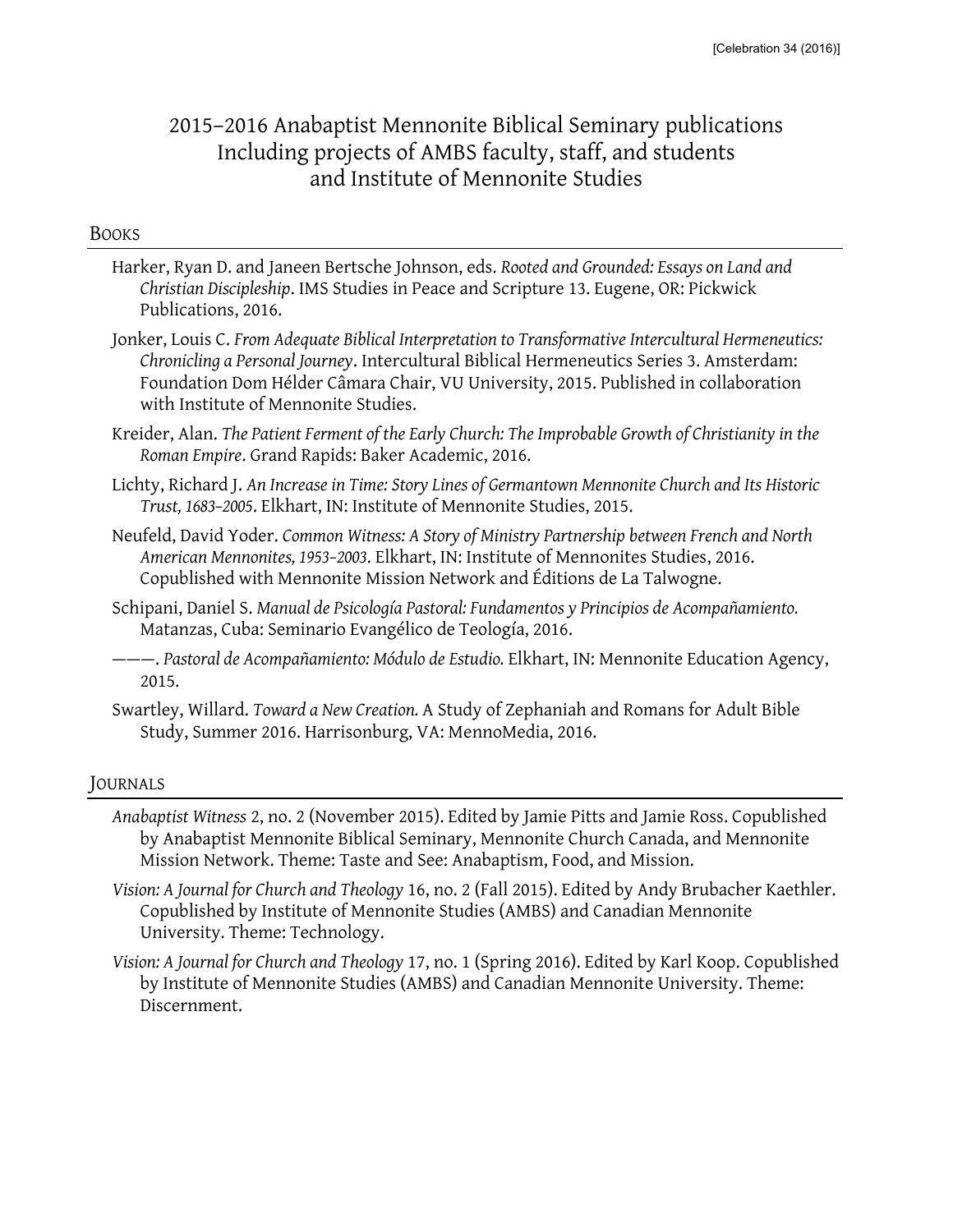### ARTICLES AND ESSAYS

Alexis, Nekeisha Alayna. "Beyond Suffering: Resisting Patriarchy and Reproductive Control." In *Anarchism and Animal Liberation: Essays on Complementary Elements of Total Liberation*, edited by Anthony J. Nocella, Richard White, and Erika Cudworth. Jefferson, NC: McFarland and Company, 2015.

Berry, Malinda Elizabeth. "Living by the Word" column (Ash Wednesday, First Sunday of Lent, and Second Sunday of Lent). *The Christian Century,* February 3, 2016.

———. "Heart Songs of Lent: Psalm 27." *The Christian Century: Sunday's Coming Blog,* February 19, 2016. Http://www.christiancentury.org/blogs/archive/2016-02/heart-songs-lent.

———. "Listening with My Heart: Romans 10:8b-13." *The Christian Century: Sunday's Coming Blog,*  February 12, 2016. Http://www.christiancentury.org/blogs/archive/2016-02/listening-myheart.

———. "Mixed Feelings about Ashes: Psalm 51:1–17." *The Christian Century: Sunday's Coming Blog,*  February 9, 2016. Http://www.christiancentury.org/blogs/archive/2016-02/mixedfeelings-about-ashes.

———. "Shalom Political Theology: A New Type of Mennonite Peace Theology." *Conrad Grebel Review* 34, no. 1 (Winter 2016): 49–73.

Friesen, Katerina. "Rivers of Deliverance, Rivers of Lament." *Geez Magazine,* Spring 2016, 57.

Friesen, Katerina. "Women Doing Farming as Theology." In *All You Need Is Love: Honoring the Diversity of Women's Voices in Theology,* edited by Jennifer Castro, 73–84. Elkhart, IN: Women in Leadership Project, Mennonite Church USA, 2016.

Harker, Ryan D. "Enduring Hope, Patient Toil: Psalm 37 and Yhwh's Agrarian Vision." In *Rooted and Grounded: Essays on Land and Christian Discipleship*, edited by Ryan D. Harker and Janeen Bertsche Johnson, 50–59. Eugene, OR: Pickwick Publications, 2016.

———. "Reading the Bible in a Technopoly." *Vision: A Journal for Church and Theology* 16, no. 2 (Fall 2015): 43–50.

Johns, Loren L. "The Apocalypse of John and Theological Ecosystems of Destruction and Escape." In *Rooted and Grounded: Essays on Land and Christian Discipleship*, edited by Ryan D. Harker and Janeen Bertsche Johnson, 77–94. Eugene, OR: Pickwick Publications, 2016.

- Kaethler, Andrew Brubacher. "Getting All Turned Around: Truth, Disruption and Reorientation in High School Theology Programs." In *How Youth Ministry Can Change Theological Education— If We Let It: Reflections from the Lilly Endowment's High School Theology Program Seminar,* by Kenda Creasy Dean and Lilly Endowment's High School Theology Program Seminar, 139–53. Grand Rapids, MI: Eerdmans, 2016.
- Marzouk, Safwat. "Monstrous Empires and the Kingdom of God in Daniel 7: What Do Monsters Reveal about the Empire?" *@this point: Theological Investigations in Church and Culture* 11, no. 1 (Spring 2016); http://www.atthispoint.net/.
- Miller, David B. "The End of Ordinary Time (or When We Haven't Got Prayer)." *Journal for Preachers* 38, no. 4 (2015): 24–26.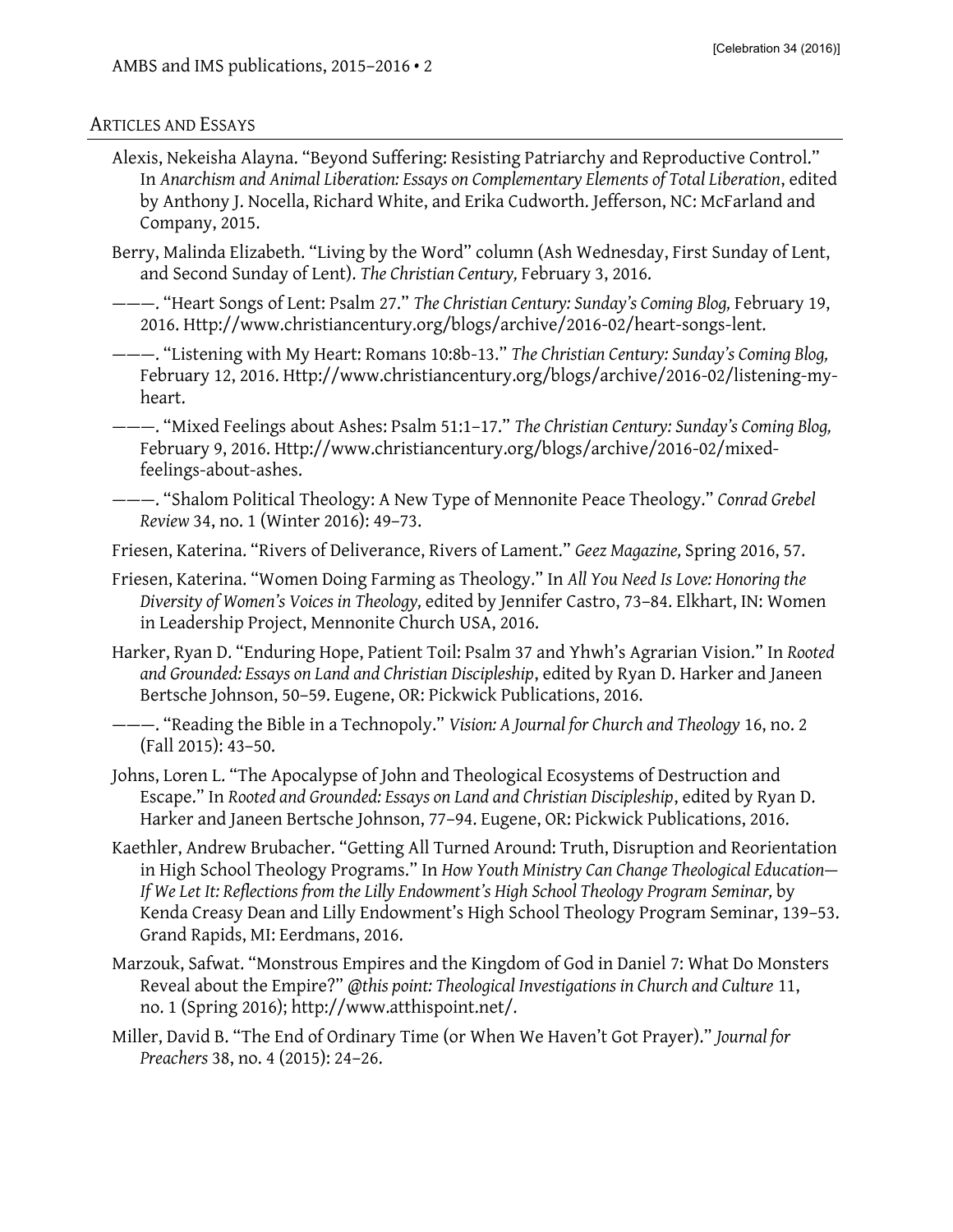———. "What's in a Word: Missional Semantics and Substance." *Leader: Equipping the Missional Congregation* 13, no. 1 (Autumn 2015).

- Miller, David B., with Sara Wenger Shenk. "The Role of Theological Education in Developing a Missional Consciousness." In *Fully Engaged : Missional Church in an Anabaptist Voice,* edited by Stanley W. Green and James R. Krabill. Harrisonburg, VA: Herald Press, 2015.
- Schipani, Daniel S. "Transformation in Intercultural Bible Reading: A View from Practical Theology." In *Bible and Transformation: The Promise of Intercultural Bible Reading*, edited by Hans de Wit and Janet Dyk, 99–116. Atlanta: SBL Press, 2015.
- Shenk, Sara Wenger. "A Mennonite View of Life and Learning: Practicing the Way of Jesus." In *Liberal Learning and the Great Christian Traditions*, edited by Gary W. Jenkins and Jonathan Yonan, 113–23. Eugene, OR: Pickwick Publications, 2015.
- Stutzman, Karl. "OpenRefine: A Power Tool for Messy Data." *Summary of Proceedings: Sixty-Ninth Annual Conference of the American Theological Library Association* 69 (2015): 285–87.
- Stutzman, Karl, Robert Roethemeyer, and Richard A. Lammert. "OCLC WMS: Lessons Learned from the PALNI Experience." *Summary of Proceedings: Sixty-Ninth Annual Conference of the American Theological Library Association* 69 (2015): 153–58.
- Swartley, Willard M. "The Bible in Society." In *The New Cambridge History of the Bible*. Vol. 4, *From 1750 to the Present*, edited by John Riches, 627–50. Cambridge: Cambridge University Press, 2015.

# LECTURESHIPS AND PRESENTATIONS

- Berry, Malinda Elizabeth. "God's Mission and Voices from the Margins"; "Circles of Bread, Circles of Stones: The (Nonviolent) Mission of Mennonite Education"; and "'My Soul Is Filled with Joy': Mariology and the Mission of Mennonite Education." Augsburger Lectures, Eastern Mennonite University, Harrisonburg, Virginia, November 3–4, 2015.
- ———. "Thinking of Myself as Your Servant Is a Bad Idea: Mennonite Education and the Problem of the Servant Leadership Paradigm." Mennonite Education: Past, Present and Future, Bluffton University, October 17, 2015.
- ———. "Water, Garbage, and Eggs: Earthkeeping Ecojustice in Every Shed." Rooted and Grounded: A Conference on Land and Christian Discipleship, Anabaptist Mennonite Biblical Seminary, Elkhart, Indiana, October 1–3, 2015.
- Friesen, Katerina. "The Great Commission: Watershed Conquest or Watershed Discipleship?" Rooted and Grounded: A Conference on Land and Christian Discipleship, Anabaptist Mennonite Biblical Seminary, Elkhart, Indiana, October 1–3, 2015.
- Harker, Ryan D. "Apocalyptic, Covenant, Redemption: Thinking with Paul about Creation and Its Care." Rooted and Grounded: A Conference on Land and Christian Discipleship, Anabaptist Mennonite Biblical Seminary, Elkhart, Indiana, October 1–3, 2015.
- ———. "Cultivating a Christian Agrarian Imagination: Technoculture and the Mission of the Rural Church." Rooted and Grounded: A Conference on Land and Christian Discipleship, Anabaptist Mennonite Biblical Seminary, Elkhart, Indiana, October 1–3, 2015.